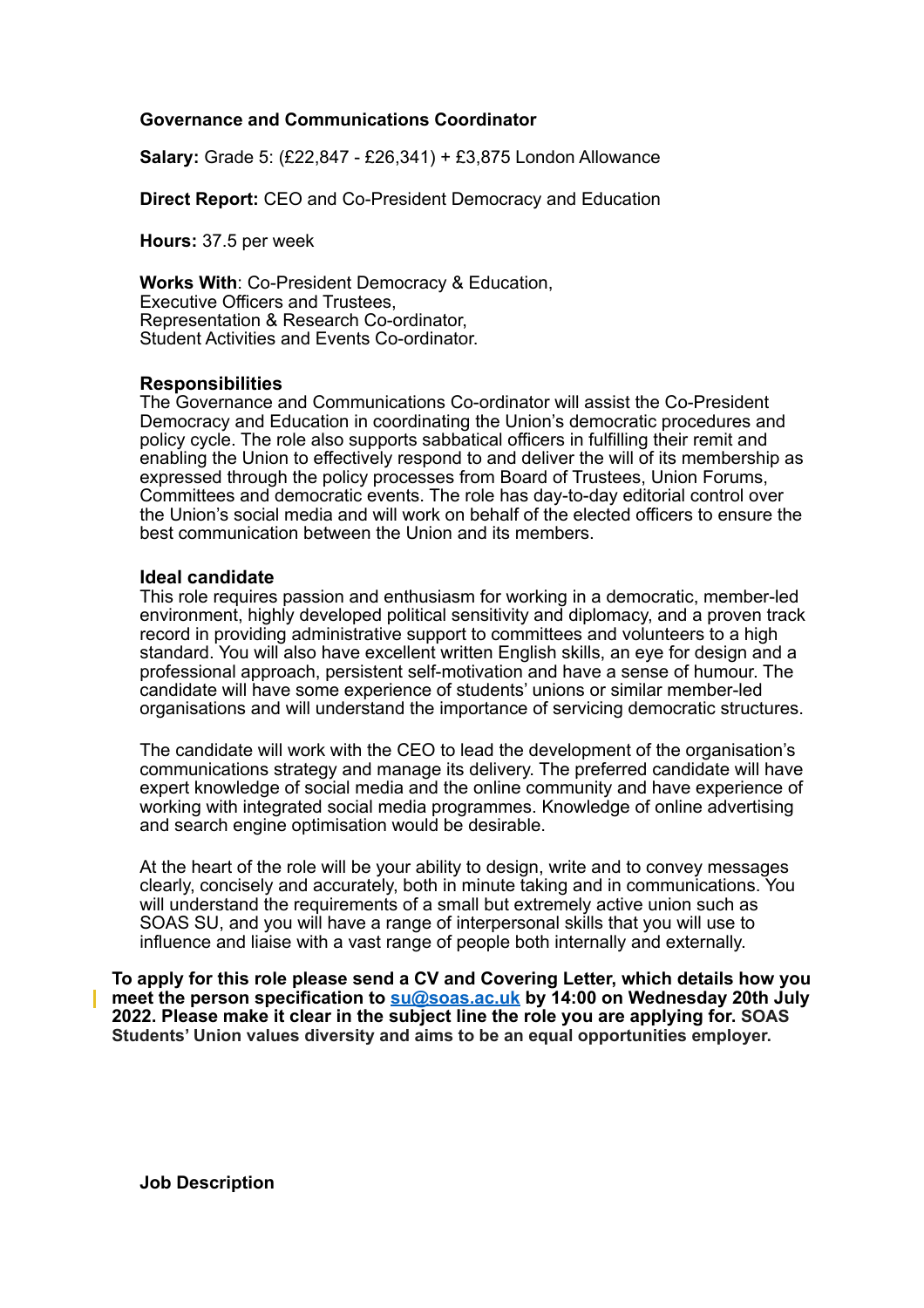## **Governance**

1. Be the lead staff members responsible for SU Elections; organising, running, generating engagement, and supporting candidates in annual elections.

2. Ensure the SU is remaining transparent to our members by maintaining an accessible and well-structured online policy storage system.

3. Be the main point of contact for questions regarding the SU Constitution, supporting Trustees, SU Officers and students with queries.

4. Act as secretary to the SU Executive Committee and Trustee Board, preparing papers, minuting meetings and providing in meeting support as required.

5: To support the Activities and Events Co-ordinator in the delivery of clubs and societies elections.

## **Communications.**

6. Be responsible for the social media activity of SOAS SU, posting content across Facebook, Instagram, Twitter and other platforms as required by the Union.

- 7. Be the main point of contact responsible for the SU website;
	- 7.1. Editing front facing content such as news, events, and webpages
	- 7.2. Editing back-end content such as student data
- 8. Create and send emails to the student body on behalf of SOAS SU

9. Create comms plans surrounding large SU activities (e.g., Freshers Fortnight, Elections) utilising these channels, liaising with SOAS' Comms Team to ensure a joined-up approach

10. Work with an external designer to support the creation of Freshers collateral annually.

11. Train staff and SU officers in comms best practice, ensuring the SU is communicating effectively with our members.

12. Create visual assets for SOAS SU as required (posters, flyers, social media graphics)

### **General**

19: To assist in the running of annual Sabbatical training, Trustee Training and other student training session on governance, communications and any other areas of expertise.

20: To assist sabbaticals in office management, ensuring the office runs efficiently for the best outcomes for the Union's members.

21: Assist with any reasonable tasks as required by the Union Sabbaticals and the CEO.